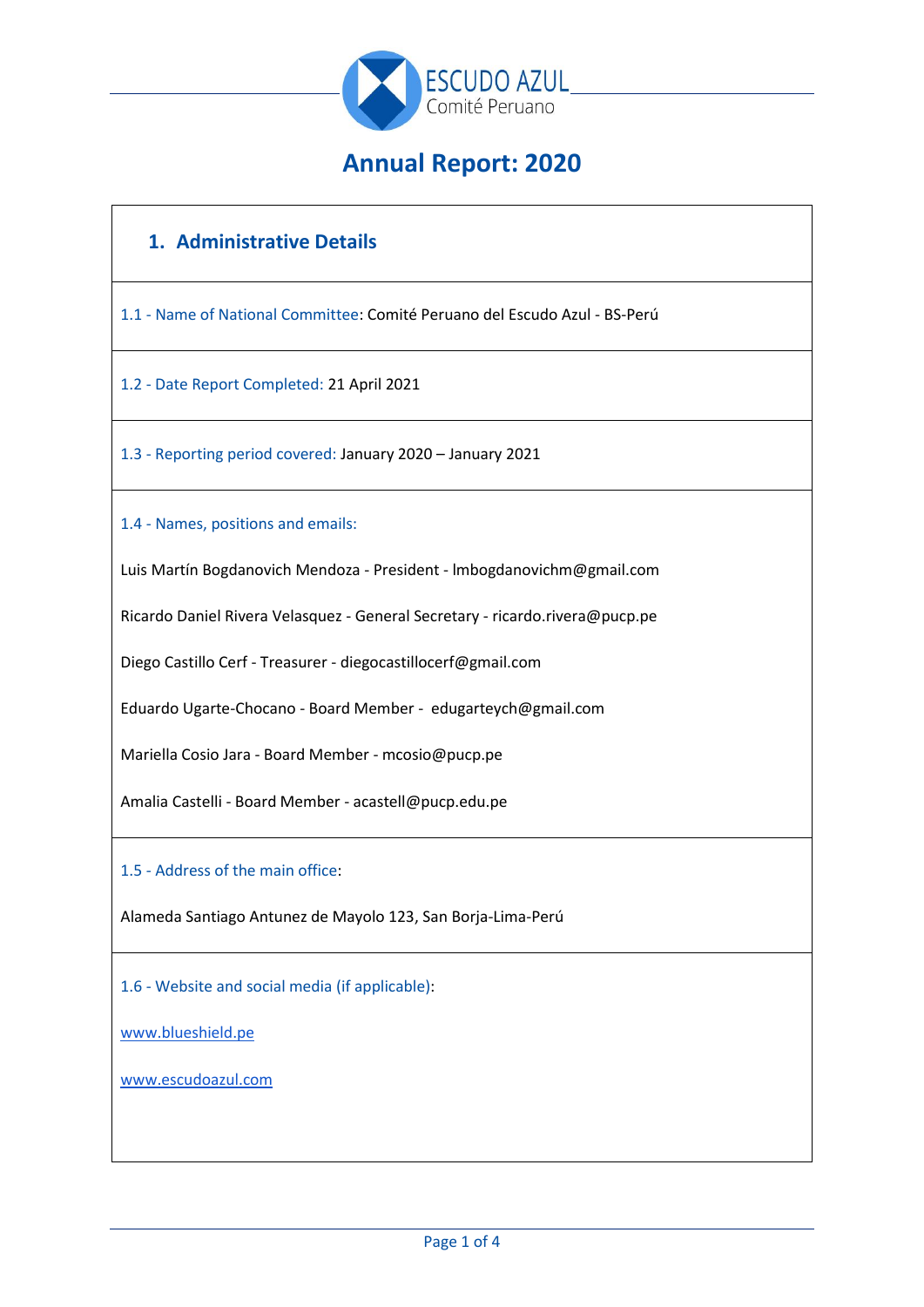1.7 – Email the Blue Shield email should forward to:

[blueshieldperu@gmail.com](mailto:blueshieldperu@gmail.com)

### **2. Income:**

Income 2020: \$ 488.88 (american dollars)

Our income comes from donations from the board members until we can finish the legal process dictated by peruvian law.

# **3. Report of Activities: Achievements & Performance**

The BS Perú main focus was to establish a network to work with different institutions, to be known. Also our main goal was to finish all the long legal process and to comply with every legal aspect of peruvian law.

In this line of work, in the HC of Arequipa there had been work to identify the monuments with the Blue Shield as part of a public activity with the Municipality of Arequipa.

### 3.1 - Law, policy development and implementation:

- a) Process of legal registration of the committee as an association according to Peruvian regulations, which will allow donations, volunteers and other activities.
- b) The BS-Peru was part of the process of the development of the the la that declares of national interest the recovery of the historic centre of Lima, approved by the Peruvian Congress and waiting to be publish by the executive branch of Perú [\(https://leyes.congreso.gob.pe/Documentos/2016\\_2021/Dictamenes/Proyectos\\_de\\_Ley/](https://leyes.congreso.gob.pe/Documentos/2016_2021/Dictamenes/Proyectos_de_Ley/04108DC05MAY20201127.pdf) [04108DC05MAY20201127.pdf\)](https://leyes.congreso.gob.pe/Documentos/2016_2021/Dictamenes/Proyectos_de_Ley/04108DC05MAY20201127.pdf).
- c) Web page implementation ( www.blueshield.pe )
- d) Creation of the the South Branch of the BS-Perú, with the centre in Arequipa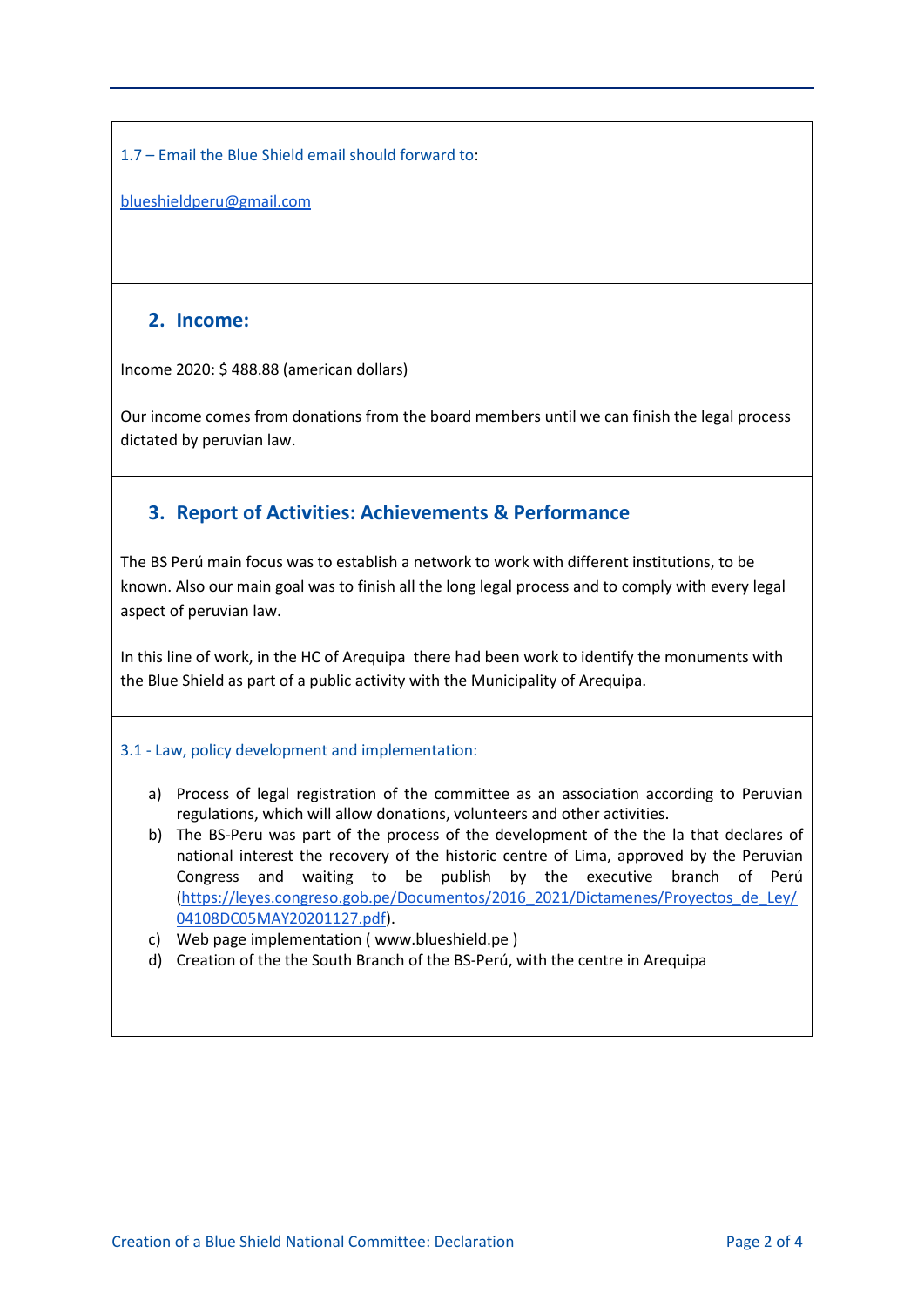### 3.2 - Education, training, and capacity building:

- a) Training with volunteers in the Historic Center of Lima and Arequipa.
- b) Activities with school children, future heritage protectors in the city of Arequipa.

#### 3.3 - Proactive protection and risk preparedness:

a) The placement of the Blue Shield in the Fernandini house located in the Historic Center of Lima.

3.4 - Emergency response in disaster, domestic emergencies, and armed conflict:

a) In the month of November Peru suffered a great political-social conflict. We work with various groups of civil volunteers for the protection of sculptures, public ornaments and cultural heritage.

#### 3.5 - Stabilisation, post-disaster recovery, and long-term/ongoing support:

Support of the Shoring program for cultural heritage in high risk implemented by the Metropolitan Municipality of Lima.

#### 3.6 - Co-ordination (of Blue Shield and with other relevant organisations):

a) Emails were sent to 64 municipalities presenting ourselves as the National Committee of the Blue Shield

### **4. Main issues faced**:

The legal process was stalled by the Covid Pandemic, and when resumed everything went really slow, scouting for new members and donations were halted until the legal papers were finished. Our main focus was to be known to other institutions so we could work together, and to give information so that we have a solid ground.